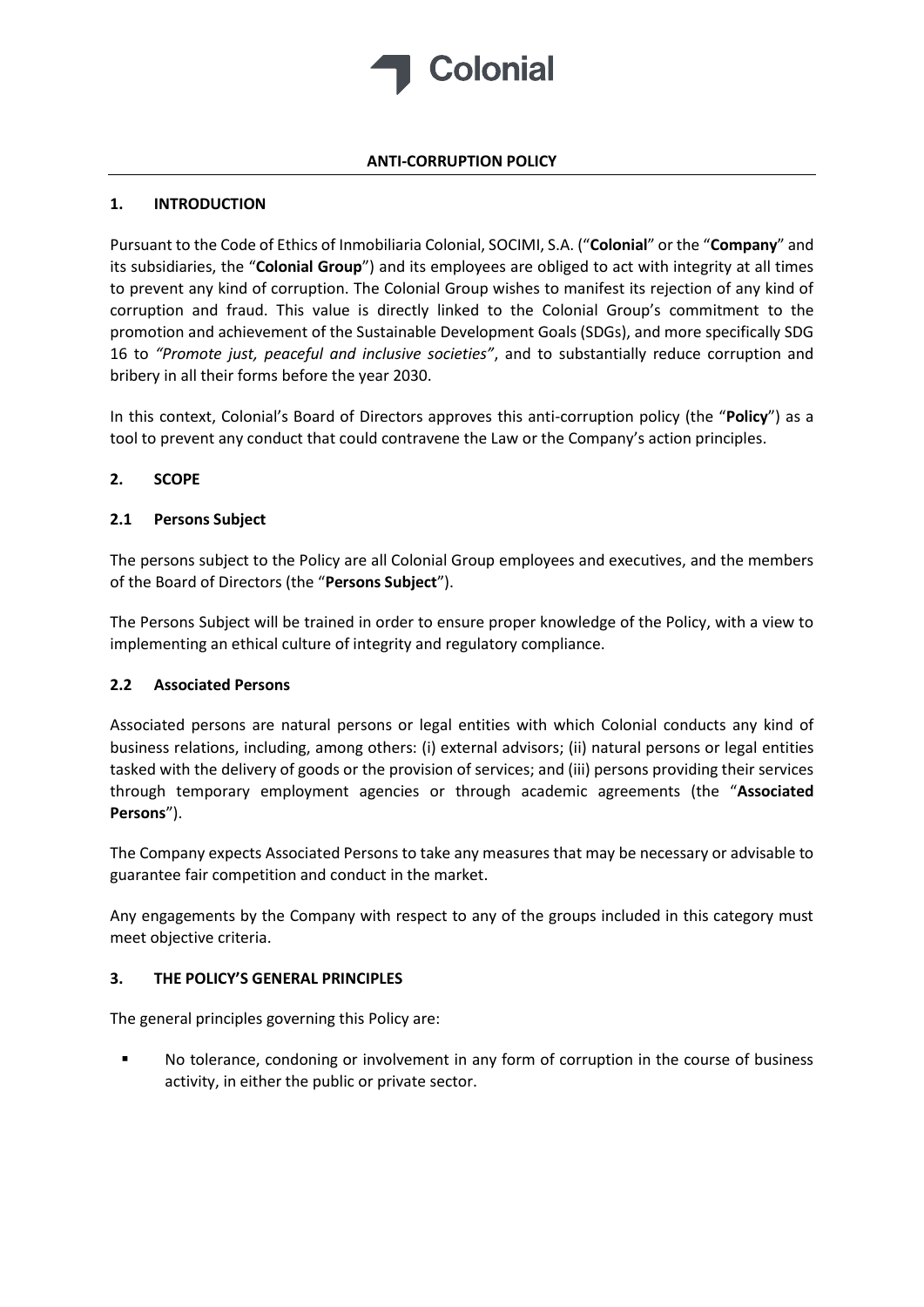

- A prohibition on the perpetration of unlawful acts or actions that are at odds with the regulations in force and with the provisions of this Policy on the premise that action is being taken to the benefit of the Company, irrespective of the possible economic gains generated.
- **•** The fostering of a prevention culture based on the principle of "zero tolerance" of corruption in all its forms, and promotion of the application of the Company's Code of Ethics and responsible conduct by all Persons Subject.
- The fostering of an environment of transparency by means of internal channels to assist the Persons Subject in reporting any facts that come to their attention contravening the provisions of this Policy.

# **4. ACTION PRINCIPLES**

# **4.1 Extortion, bribery, influence peddling and facilitation payments**

The Company does not permit any conduct that may constitute corruption among individuals or relate to extortion in all its possible manifestations, and any conduct that may constitute bribery or attempted bribery in relation to authorities, civil servants, individuals or companies, either directly or indirectly through an intermediary. Consequently, the provision of gifts, sums, goods, rights or any other goods or services in exchange for authorities, civil servants, individuals or companies taking or failing to take whatever action they are obliged to take, or taking any other unlawful action is prohibited.

Requesting or receiving any unwarranted commissions, payments or benefits from third parties is also prohibited.

Moreover, there is a prohibition on: (i) any kind of activity which may constitute influence peddling; and (ii) any facilitation payment<sup>1</sup> in any format or modality that these parties may adopt.

Any suspicious actions in this regard must be reported immediately to the Regulatory Compliance Unit through the corporate whistleblowing channels in place.

#### **4.2 Gifts**

The direct or indirect acceptance of any gift and of any amount the purpose of which is to induce the Person Subject to give direct or indirect priority to the person or organisation making the gift in the contracting of goods or services is prohibited.

For the acceptance of gifts:

- (i) The value of the gift may not exceed  $E$ 250, and must be accepted by social usages and in accordance with industry standards.
- (ii) On an exceptional basis, in the case of gifts which exceed this amount of €250, authorisation may be requested from the Regulatory Compliance Unit in circumstances which so justify.

The acceptance of gifts in any of the following circumstances is expressly forbidden:

(i) The gift is from authorities or civil servants.

<sup>1</sup> Facilitation payment is any small payment or gift made to a civil servant or employee of a company with the intention of obtaining a favour (i.e. obtaining permission).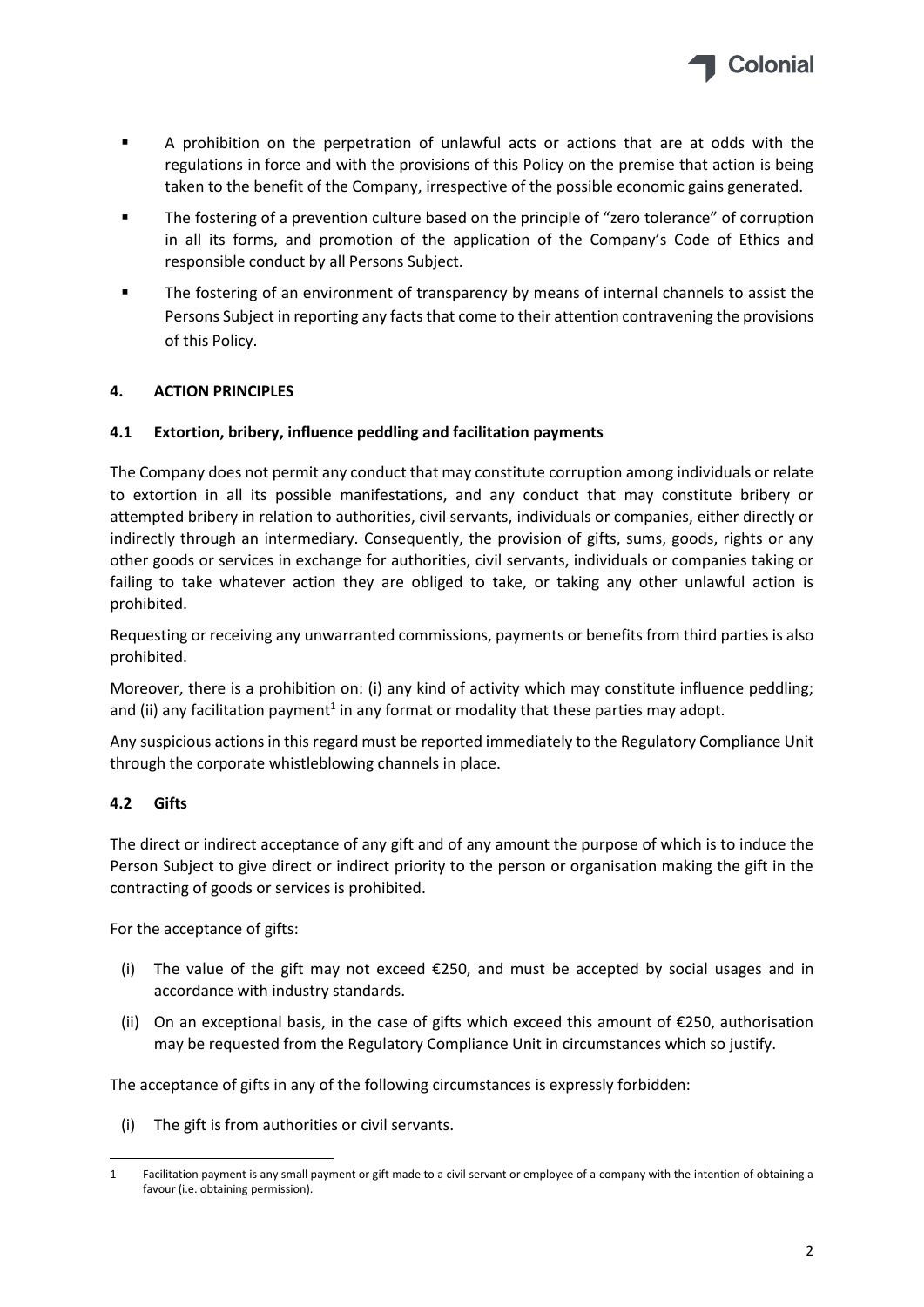

- (ii) The gift is from persons or companies when they are involved in supplier tendering processes with any of the Colonial Group companies, provided the Person Subject is involved in the tendering processes or may exert an influence over them.
- (iii) The gift is made in cash or in an equivalent format, irrespective of the amount.

Invitations to events carried out by suppliers or third parties must be proportionate to the circumstances and in accordance with industry standards, and under no circumstances may they give rise to the assumption that remuneration is being provided for any service other than the service itself.

The Company may only offer gifts accepted by social usages and in accordance with industry standards, by way of a kind gesture or as a courtesy. On an exceptional basis, authorisation may be requested from the Regulatory Compliance Unit in circumstances which so justify.

#### **4.3 Relations with political and official institutions**

In any circumstances the Company will observe strict compliance with national legislation in relation to the financing of political parties. In this regard, donations to political parties and their related foundations are not permitted.

Colonial will operate its business model with no interference or participation in the political processes of countries and communities in which it carries out its activities. Any relationship between Colonial and governments, authorities, institutions and political parties will be based on the principles of legality and political neutrality.

#### **4.4 Sponsorships**

The term sponsorship refers to any agreement by which the Colonial Group provides financial assistance (or other types of assistance) for an organisation or a legal entity or a specific initiative, in exchange for promoting, directly or indirectly, the name of the Colonial Group as a sponsor of its activities.

Every effort will be made to guarantee the strategic alignment of sponsorships and the implementation of appropriate procedures to this end.

The Chairman of the Board of Directors and the CEO will be tasked with decisions concerning sponsorship amounts and sponsorship activities.

An annual report will be submitted to the Board of Directors on the sponsorships carried out in the course of the fiscal year, as applicable.

#### **4.5 Donations**

The term donation will be understood as any voluntary contribution (monetary or non-monetary) made by the Colonial Group to an organisation or a legal entity, without seeking to receive anything in return, for the sole purpose of participating and contributing to the activities of the donee, i.e. without expecting any benefit in return.

Donations must be justified by the activity of the Colonial Group, and must be in accordance with the lines of action established by the Company and/or with its ESG commitments.